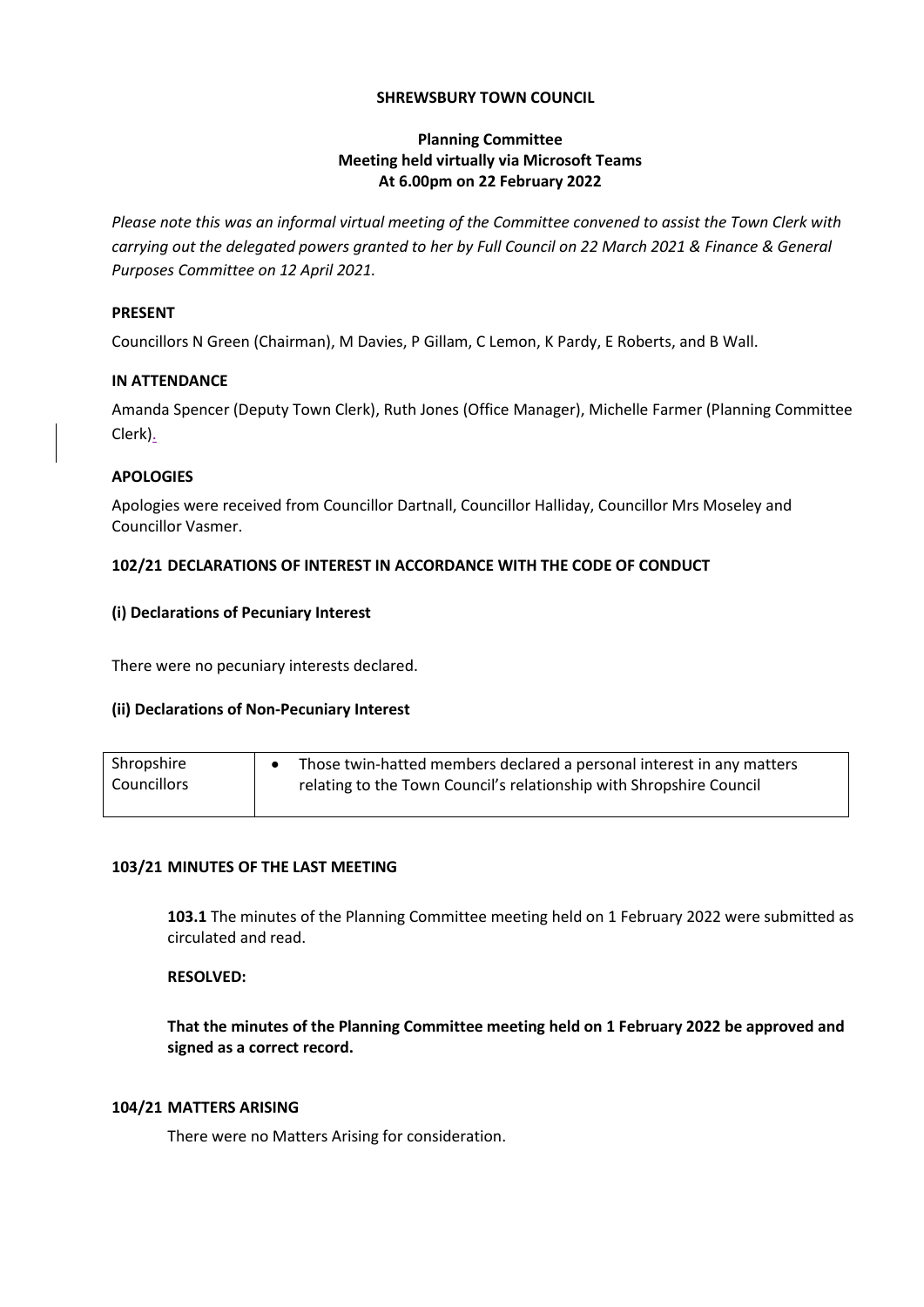## **105.1 Changes to Raven Meadow car park.**

The Committee noted that on Monday to Saturday the evening/overnight charging period will be brought forward by 2 hours so that it will now apply between 6pm and 8am. The charging cap for the Monday to Saturday evening/overnight period will be reduced from 3 hours to 2 hours. These changes came into effect on 31 January 2022.

## **RESOLVED:**

No comments were made by the Committee regarding this order.

## **105.2 Street Naming & Numbering**

Shropshire Council contacted the Town Council for suggestions for a new street name at the new development at Former Richmond House, Rutland, Shrewsbury. The developer would like suggestions from the Town Council and the Ward Councillor. Any suggestions need to be submitted by 2 March 2022.

## **RESOLVED:**

It was agreed that the request would be sent out to all Town Councillors for their suggestions and the Committee Clerk would report back to Shropshire Council Street Naming and Numbering by the deadline date of 2 March 2022.

#### **106/21 TREE PRESERVATION ORDERS**

There were no Tree Preservation Orders for consideration.

#### **107/21 PREMISES LICENCE APPLICATIONS**

There were no Premises Licence Applications for consideration.

#### **108/21 PLANNING APPLICATIONS**

#### **108.1 Schedules of Planning Applications**

The Deputy Town Clerk submitted the schedules of valid planning applications for planning consent for development within the Town Council's area, which had been registered between 22 January 2022 – 11 February 2022.

#### **RESOLVED:**

#### (i) **That the following comments be submitted to Shropshire Council:**

| 1. | 22/00607/TPO | Chaddeslode House 130     | Fell to ground level 1No      | Objection |
|----|--------------|---------------------------|-------------------------------|-----------|
|    |              | Abbey Foregate Shrewsbury | Sycamore Tree T1 protected by |           |
|    |              | Shropshire                | The Shrewsbury Borough        |           |
|    |              |                           | Council (Abbey Foregate 130-  |           |
|    |              |                           | 131) Tree Preservation Order  |           |
|    |              |                           | 1971                          |           |
|    |              |                           |                               |           |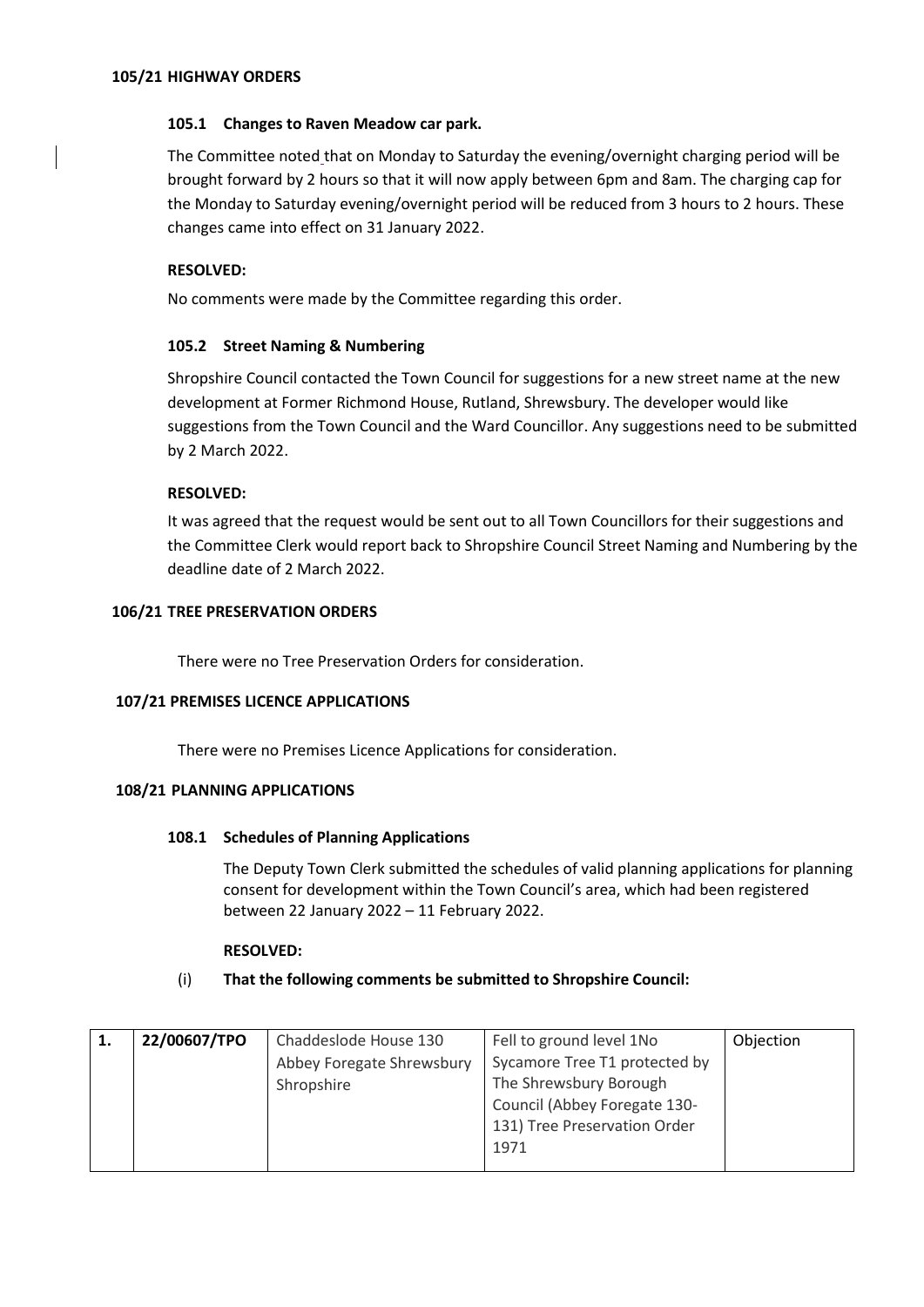The Town Council objects to this application as there are insufficient reasons given why the tree, protected by a TPO, should be felled. Members respectfully request that Shropshire Council's Tree Officer visits the site and provides expert assessment and recommendations of the removal of the tree. If the tree is removed a replacement should be planted.

| 2. | 22/00431/FUL | <b>Star Malling Kingsland Road</b><br>Shrewsbury Shropshire SY3<br>7AF | Proposed new cladding, atrium<br>extension and erection of a<br>detached garage                                                                                              | No Objection   |
|----|--------------|------------------------------------------------------------------------|------------------------------------------------------------------------------------------------------------------------------------------------------------------------------|----------------|
| 3. | 22/00609/TCA | 191 New Park Road<br>Shrewsbury Shropshire SY1<br>2SH                  | Works to fell of 1No Lawson<br>Tree, reduce 1No Apple Tree by<br>30%, reduce the height of 1No<br>Lawson Cypress Tree by 4m<br>within Shrewsbury<br><b>Conservation Area</b> | Representation |

Whilst the Town Council does not object to this application per se, Members respectfully request that Shropshire Council's Tree Officer visits the site and provides expert assessment and recommendations of the removal of the Lawson tree situated within the Conservation Area.

| -4. | 22/00416/FUL |         | 48 Trinity Street Shrewsbury   Installation of 16 panel solar PV   Representation |  |
|-----|--------------|---------|-----------------------------------------------------------------------------------|--|
|     |              | SY3 7PO | system split over front and rear                                                  |  |
|     |              |         | roof pitches                                                                      |  |

Whilst the Town Council does not object to this application per se, Members would like to see comments from the Conservation Officer regarding this application as the location is within the Conservation Area.

| 5. | 22/00423/FUL | 14 Peace Drive Shrewsbury<br>Shropshire SY2 5NQ      | Erection of a ground floor<br>extension and internal<br>reconfiguration | No Objection |
|----|--------------|------------------------------------------------------|-------------------------------------------------------------------------|--------------|
| 6. | 22/00498/TCA | 24 Havelock Road<br>Shrewsbury Shropshire SY3<br>7NE | To fell one Cherry tree within<br><b>Belle Vue Conservation Area</b>    | Objection    |

The Town Council objects to the removal of the Cherry tree which is located within the Belle Vue Conservation Area. Insufficient information has been provided by the applicant as to why they want the tree removed.

| 7. | 22/00418/FUL | 80 Sundorne Road          | Erection of a single storey rear | No Objection   |
|----|--------------|---------------------------|----------------------------------|----------------|
|    |              | Shrewsbury SY1 4RT        | extension following demolition   |                |
|    |              |                           | of existing conservatory         |                |
| 8. | 22/00372/FUL | 1 Kennedy Road Shrewsbury | Construction of an extension at  | Representation |
|    |              |                           |                                  |                |
|    |              | Shropshire SY3 7AD        | basement level with two bay      |                |
|    |              |                           | garage over and widening of      |                |
|    |              |                           | existing vehicle and pedestrian  |                |
|    |              |                           | access                           |                |
|    |              |                           |                                  |                |

Whilst the Town Council has no objections to this application per se, Members do object to the removal of the Copper Beech tree. Members respectfully request that Shropshire Council's Tree Officer visits the site and provides expert assessment and recommendations of the removal of the tree situated within the Conservation Area. The tree appears to be located on the public highway and respectfully request SC Highways also comment on this application.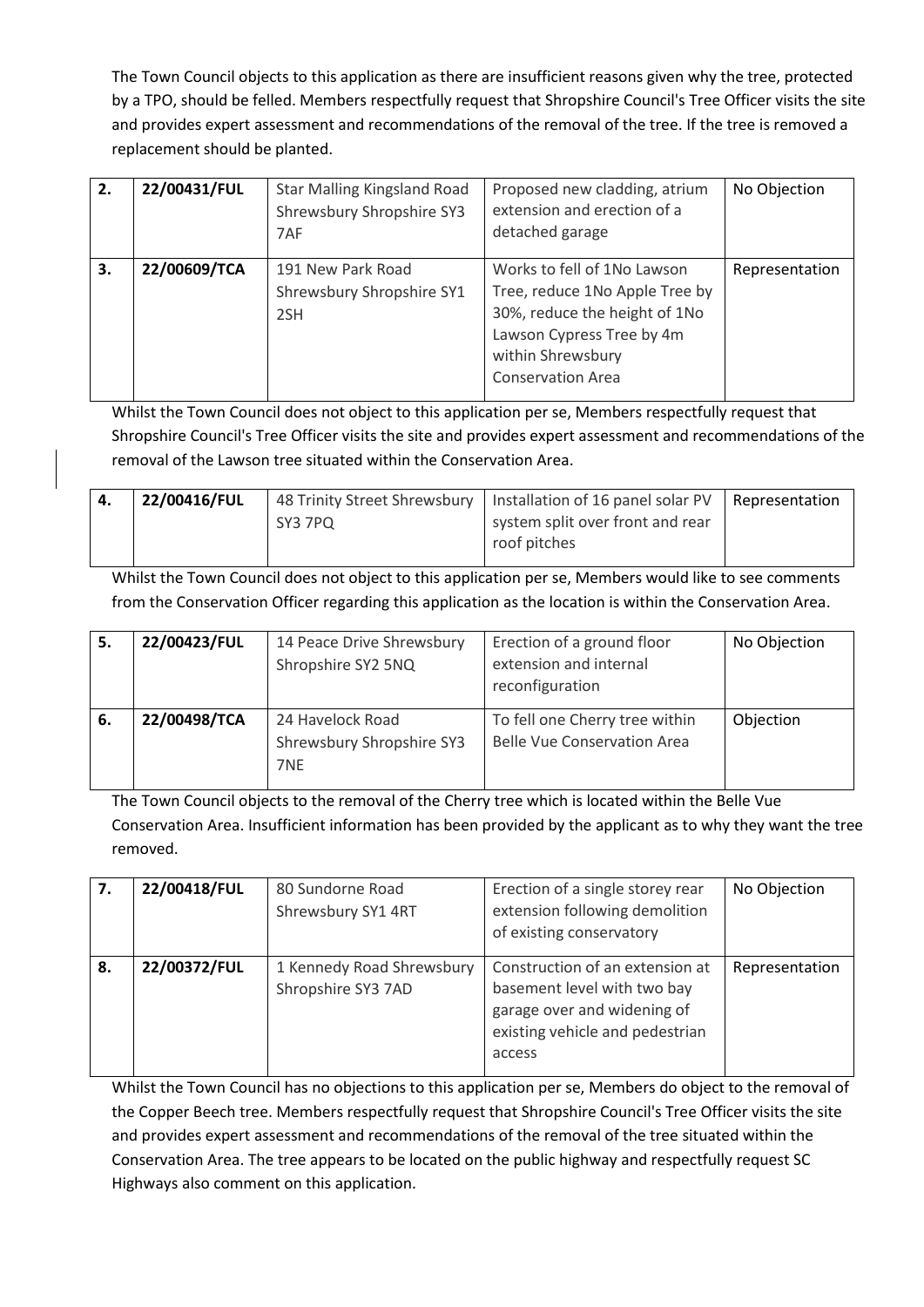# *Councillor Roberts and Councillor Wall joined the meeting.*

| 22/00252/FUL | Dragon King Old Potts Way | Erection of drive-thru          | Objection |
|--------------|---------------------------|---------------------------------|-----------|
|              | Shrewsbury Shropshire SY3 | restaurant following demolition |           |
|              | 7ET                       | of existing restaurant          |           |

The Town Council object to this application. There is insufficient information provided on sustainable travel to the site and the potential mitigating environmental impacts that may occur. Concerns were raised that littering may be an issue and this may have a detrimental impact upon the neighbouring Reabrook Valley. Members fully support the comments made by Shropshire Council Tree Officer with the regards to their concerns that they were not consulted at the pre-application stage and the proposed removal of a large number of trees, which seems an unnecessary action to take.

| 10. | 22/00485/TCA | The River House And 28     | Works to lift crown and remove      | <b>Representation</b> |
|-----|--------------|----------------------------|-------------------------------------|-----------------------|
|     |              | Lower Blackfriars St Marys | damaged branches of 1No Ash         |                       |
|     |              | Water Lane Shrewsbury      | tree and 1No Cherry tree within     |                       |
|     |              | Shropshire SY1 2BX         | <b>Shrewsbury Conservation Area</b> |                       |
|     |              |                            |                                     |                       |

Members would like the applicant to provide more specific information on this application regarding the specific height reduction for the Ash tree and specific reduction for the Cherry Tree, as the wholesale removal of branches will not be good for the health of the tree and its visual amenity. Members would wish to be assured that in light of Government Guidance on the treatment of Ash Trees, any removal and disposal will be dealt with in accordance with such guidelines.

| 11. | 22/00346/FUL | 12 Huxley Close Shrewsbury<br>SY2 6JQ                                  | Installation of fencing (1.8m)<br>high) and formation of parking<br>area                                                                                                                                                                                                           | No Objection   |
|-----|--------------|------------------------------------------------------------------------|------------------------------------------------------------------------------------------------------------------------------------------------------------------------------------------------------------------------------------------------------------------------------------|----------------|
| 12. | 22/00319/FUL | 5 Grange Road Shrewsbury<br>SY3 9DA                                    | Erection of single storey link<br>extension from main house to<br>existing office in rear garden                                                                                                                                                                                   | No Objection   |
| 13. | 22/00229/LBC | Wyle Blue World 19 Wyle<br>Cop Shrewsbury Shropshire<br><b>SY1 1XB</b> | Change of use of garden to<br>allow use as outdoor bar and<br>dining area with retrospective<br>planning permission for two<br>associated lean-to structures<br>and creation of an internal<br>kitchen and food preparation<br>area affecting a Grade II Listed<br><b>Building</b> | Representation |

The Council has no objections to the works per se but would wish to see conditions in place that restrict hours of operation of the external space comparable to similar premises in the area. We trust that this will be looked at in more detail at the licensing stage. Members also request that the Conservation Officer looks into this application to ensure the fabric of town walls are not damaged in any way.

| 14. | 22/00228/FUL | Wyle Blue World 19 Wyle   | Application under Section 73A  | Representation |
|-----|--------------|---------------------------|--------------------------------|----------------|
|     |              | Cop Shrewsbury Shropshire | of the Town and Country        |                |
|     |              | SY1 1XB                   | Planning Act 1990 for the      |                |
|     |              |                           | change of use of garden to     |                |
|     |              |                           | allow use as outdoor bar and   |                |
|     |              |                           | dining area with retrospective |                |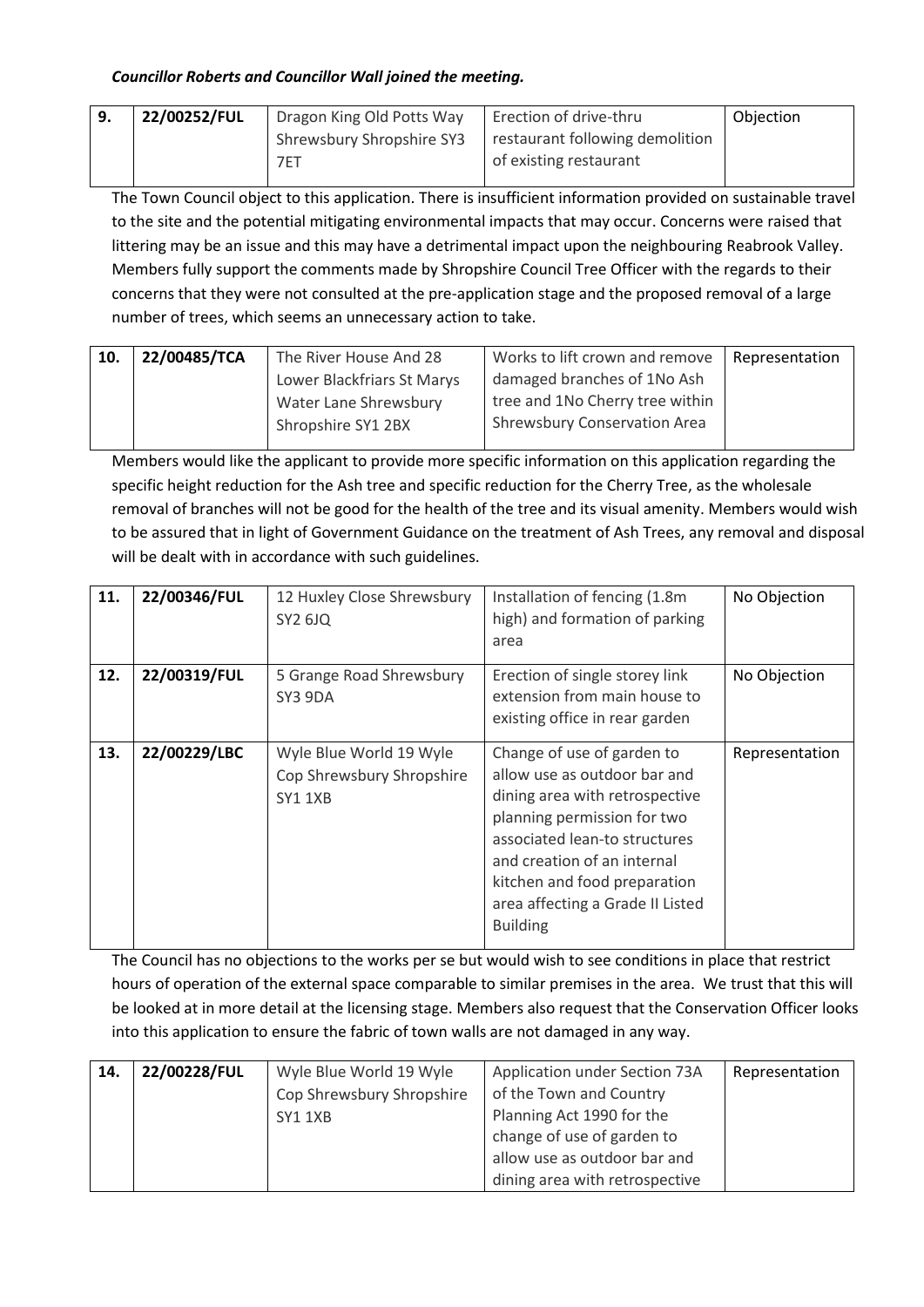| planning permission for two<br>associated lean-to structures |
|--------------------------------------------------------------|
| and creation of an internal                                  |
| kitchen and food preparation                                 |
| area                                                         |

The Council has no objections to the works per se but would wish to see conditions in place that restrict hours of operation of the external space comparable to similar premises in the area. We trust that this will be looked at in more detail at the licensing stage. Members also request that the Conservation Officer looks into this application to ensure the fabric of town walls are not damaged in any way.

| 15. | 22/00190/FUL | 25 Pendle Way Shrewsbury<br>SY3 9QH                   | Erection of a front porch                                                                                                                                                                                                                          | No Objection |
|-----|--------------|-------------------------------------------------------|----------------------------------------------------------------------------------------------------------------------------------------------------------------------------------------------------------------------------------------------------|--------------|
| 16. | 22/00453/TPO | Land At Holland Drive<br><b>Shrewsbury Shropshire</b> | T1 oak - reduce tree by 30% due<br>to recent failure, T2 oak - fit<br>cobra brace and reduce leaf<br>area by 30% due to included<br>bark at base protected by<br>Shropshire Council (Land at and<br>around Preston Street,<br>Shrewsbury) TPO 2012 | No Objection |

The Town Council raise no objections to this application but question whether a 30% reduction may be excessive.

| 17. | 22/00323/FUL | 22 Belvidere Walk<br>Shrewsbury SY2 5LT           | Erection of first floor rear<br>extension                    | No Objection   |
|-----|--------------|---------------------------------------------------|--------------------------------------------------------------|----------------|
| 18. | 22/00344/FUL | 95 Canon Street Shrewsbury<br>SY <sub>2</sub> 5HF | Erection of single storey rear<br>extension (revised scheme) | Representation |

Whilst members have no objection to the application to erect an extension on the property, they would like to ensure the windows are not replaced UPVC ones. The Article 4 Direction in Cherry Orchard was established to preserve the characterful features of properties and this is a perfect opportunity to preserve the character of this property.

| 19. | 22/00306/FUL | 18 Beechwood Drive<br>Shrewsbury Shropshire SY1<br>2RF | Erection of single storey<br>extension to side elevation                                 | No Objection   |
|-----|--------------|--------------------------------------------------------|------------------------------------------------------------------------------------------|----------------|
| 20. | 22/00200/FUL | 44-46 Castle Street<br>Shrewsbury SY1 2BU              | Installation of bird deterrent<br>netting to the fourth-floor<br>balcony of the building | Representation |

Whilst the Town Council raise no objections to this application, they would like the Conservation Officer to comment on this to ensure no damage is done to the building if the netting is installed.

| 21. | 22/00419/TPO | 4 Mayfield Drive          | To fell one Corsican Pine Tree | Representation |
|-----|--------------|---------------------------|--------------------------------|----------------|
|     |              | Shrewsbury Shropshire SY2 | protected by The Shrewsbury    |                |
|     |              | 6PB                       | Borough Council (Mayfield      |                |
|     |              |                           | Drive) Tree Preservation Order |                |
|     |              |                           | 1969 (TPO ref. SA/47 Group     |                |
|     |              |                           | G11)                           |                |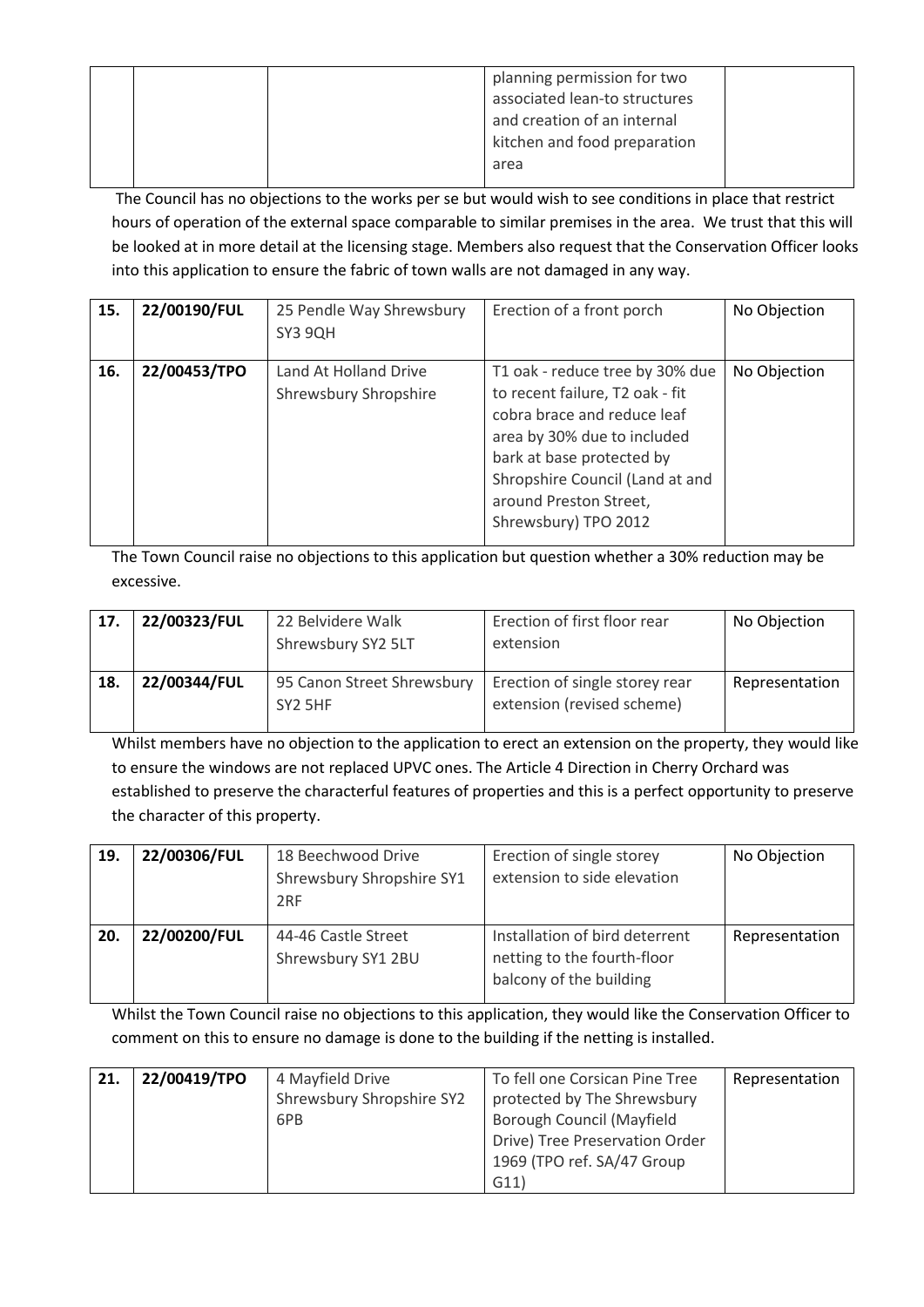Whilst the Town Council does not have any objections to this application per se, there appears to be no defect reasons provided to fell the tree. Members do support the concerns raised by the homeowner and Members respectfully request that Shropshire Council's Tree Officer visits the site and provides expert assessment and recommendations of the removal of the tree.

| 22. | 22/00313/FUL | 84 The Mount Shrewsbury | Erection of side and rear        | Obiection |
|-----|--------------|-------------------------|----------------------------------|-----------|
|     |              | SY3 8PN                 | extensions, internal remodelling |           |
|     |              |                         | and associated external          |           |
|     |              |                         | <i>improvements</i>              |           |

The Town Council object to this application on the grounds of over development. The plans appear to show large, proposed extensions which may have an impact on neighbouring properties.

| 23. | 22/00309/FUL | The Mill House Church Road<br>Shrewsbury SY3 9HQ                    | Erection of two storey side and<br>rear extension; formation of<br>balcony/terrace to rear<br>elevation; replace flat roof and<br>increase in height above garage<br>to provide living<br>accommodation                              | No Objection |
|-----|--------------|---------------------------------------------------------------------|--------------------------------------------------------------------------------------------------------------------------------------------------------------------------------------------------------------------------------------|--------------|
| 24. | 22/00258/FUL | 39 Oakley Street<br>Shrewsbury SY3 7JX                              | Erection of a single storey rear<br>extension                                                                                                                                                                                        | No Objection |
| 25. | 22/00214/FUL | 11 White Bank Bicton Heath<br>Shrewsbury SY3 5AY                    | Works to facilitate the<br>replacement of front windows;<br>relocation of front door to<br>existing ground floor window to<br>create new entrance together<br>with canopy and brick up old<br>front door and clad front<br>elevation | No Objection |
| 26. | 22/00285/FUL | 40 Ashfields Road<br>Shrewsbury SY1 3SB                             | Formation of pitched roof over<br>existing porch                                                                                                                                                                                     | No Objection |
| 27. | 22/00249/FUL | 14 Lovat Close Shrewsbury<br>Shropshire SY2 5XE                     | Erection of a part single part<br>two storey side extension                                                                                                                                                                          | No Objection |
| 28. | 22/00421/TCA | Copper Beech, Kingsland<br>Bridge, Shrewsbury<br>Shropshire SY3 7AQ | Works to various trees (see<br>application form) within<br><b>Shrewsbury Conservation Area</b>                                                                                                                                       | Objection    |

The Town Council object to this application as no reasons have been provided for the felling of a large number of trees. As a TPO application clearly states reasons have to be given for the works and planting replacements or the reason for non-planting: G1, G4, G6, G8, T9 & T10 – no reasons are given for the works and no replacements suggested for any trees that are proposed to be removed.

| 29. | 22/00361/TPO | 5 Mayfield Park Shrewsbury | A-Yew: Crown lift 1.5 00 to 2.00 | No Objection |
|-----|--------------|----------------------------|----------------------------------|--------------|
|     |              | Shropshire SY2 6PD         | metres above leylandii/yew       |              |
|     |              |                            | hedge and crown reduce           |              |
|     |              |                            | branches by 1.500 to 2.00        |              |
|     |              |                            | metres; B-Yew : Crown lift x 2-3 |              |
|     |              |                            | of the lowest 75mm. diameter     |              |
|     |              |                            | branches interfering with hedge  |              |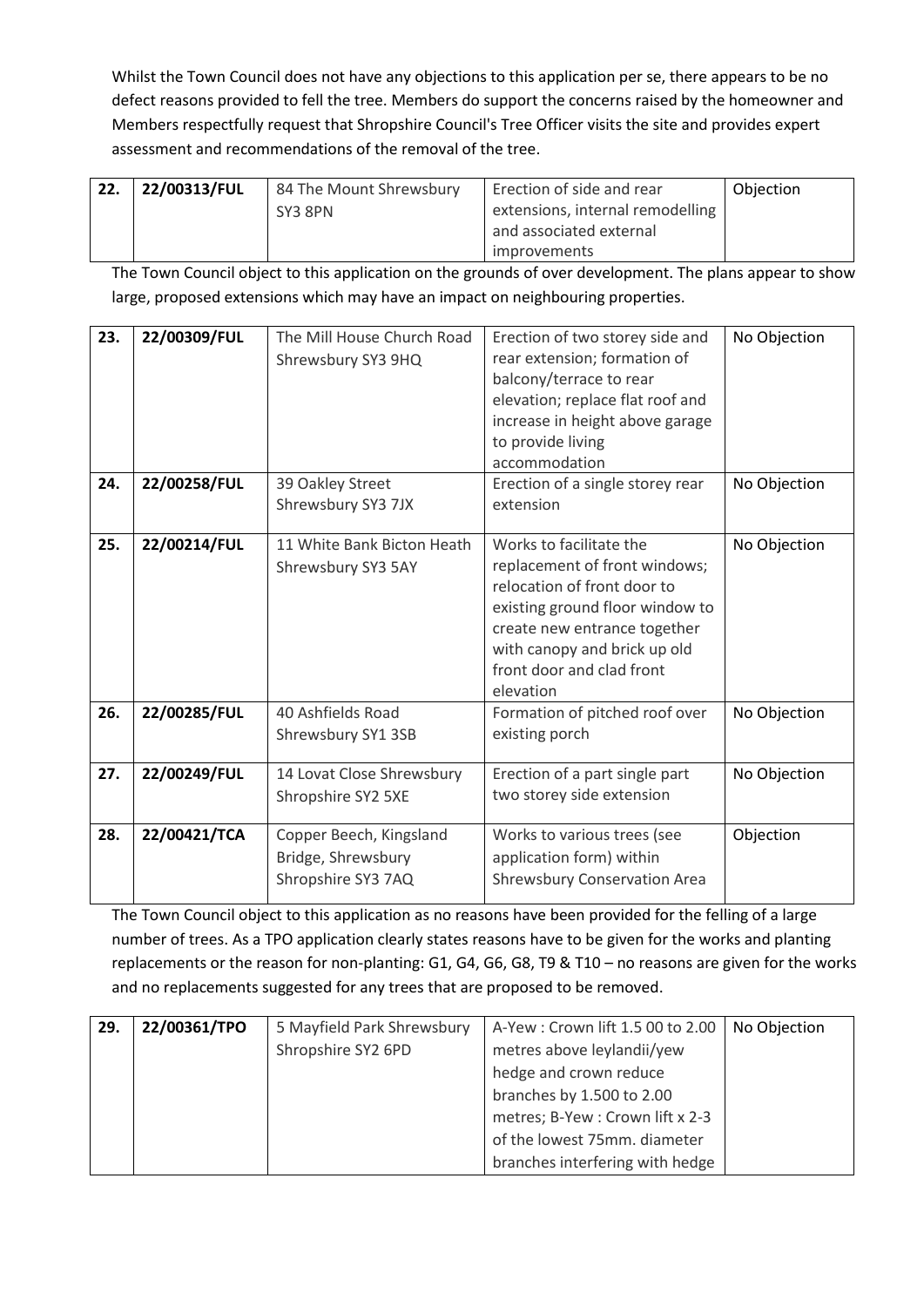|     |              |                                                                     | and crown reduce by 1.00 to<br>2.00 metres protected by The<br>Shrewsbury Borough Council<br>(Mayfield Drive) Tree<br>Preservation Order 1969 |           |
|-----|--------------|---------------------------------------------------------------------|-----------------------------------------------------------------------------------------------------------------------------------------------|-----------|
| 30. | 22/00332/TPO | Copper Beech, Kingsland<br>Bridge, Shrewsbury<br>Shropshire SY3 7AQ | Works to various trees<br>protected by The Borough of<br>Shrewsbury (Kingsland No 2)<br>Tree Preservation Order 1969                          | Objection |

The Town Council object to this application as no reasons have been provided for the felling of a large number of trees. As a TPO application clearly states reasons have to be given for the works and planting replacements or the reason for non-planting: G1, G4, G6, G8, T9 & T10 – no reasons are given for the works and no replacements suggested for any trees that are proposed to be removed.

| 31. | 22/00272/FUL | 31 Meadow Farm Drive<br>Shrewsbury Shropshire SY1<br>4ND | Erection of single storey to the<br>rear elevation                                                                                       | No Objection   |
|-----|--------------|----------------------------------------------------------|------------------------------------------------------------------------------------------------------------------------------------------|----------------|
| 32. | 22/00231/FUL | 21 Kenwood Gardens<br>Shrewsbury SY3 8AQ                 | Erection of a single storey<br>extension and first floor<br>extension to side and rear and<br>associated alterations and<br>improvements | No Objection   |
| 33. | 22/00001/FUL | 116 Abbey Foregate<br>Shrewsbury SY2 6AZ                 | Erection of 1.2 metre high, bow<br>top wrought iron fence and<br>gates to front to replace<br>wooden picket fence                        | Representation |

Whilst the Town Council does not have any objections to this application per se, Members request the Conservation Officer comments on this application to ensure that what is being replaced is suitable for the area.

| 34. | 22/00370/TPO | 5 The Lees Bicton Heath   | Cut back 1no. Hornbeam tree to   Objection |  |
|-----|--------------|---------------------------|--------------------------------------------|--|
|     |              | Shrewsbury Shropshire SY3 | property boundary protected                |  |
|     |              | 5BD                       | by SABC (Land at and                       |  |
|     |              |                           | surrounding Bicton Heath                   |  |
|     |              |                           | North) TPO 2008                            |  |
|     |              |                           |                                            |  |

The Town Council object to this application as insufficient information has been provided by the applicant. The applicant should specifically state how much they wish to remove either by % or length. A photograph of the tree may also have helped.

| 35. | 22/00271/FUL | 23 Abbots Road Shrewsbury<br>Shropshire SY2 5PX | Erection of single storey flat<br>roof rear extension                                                                 | No Objection |
|-----|--------------|-------------------------------------------------|-----------------------------------------------------------------------------------------------------------------------|--------------|
| 36. | 22/00269/FUL | 6 Rivington Avenue<br>Shrewsbury SY3 9QL        | Erection of a single storey front<br>infill extension, single storey<br>rear extension and works to<br>widen driveway | No Objection |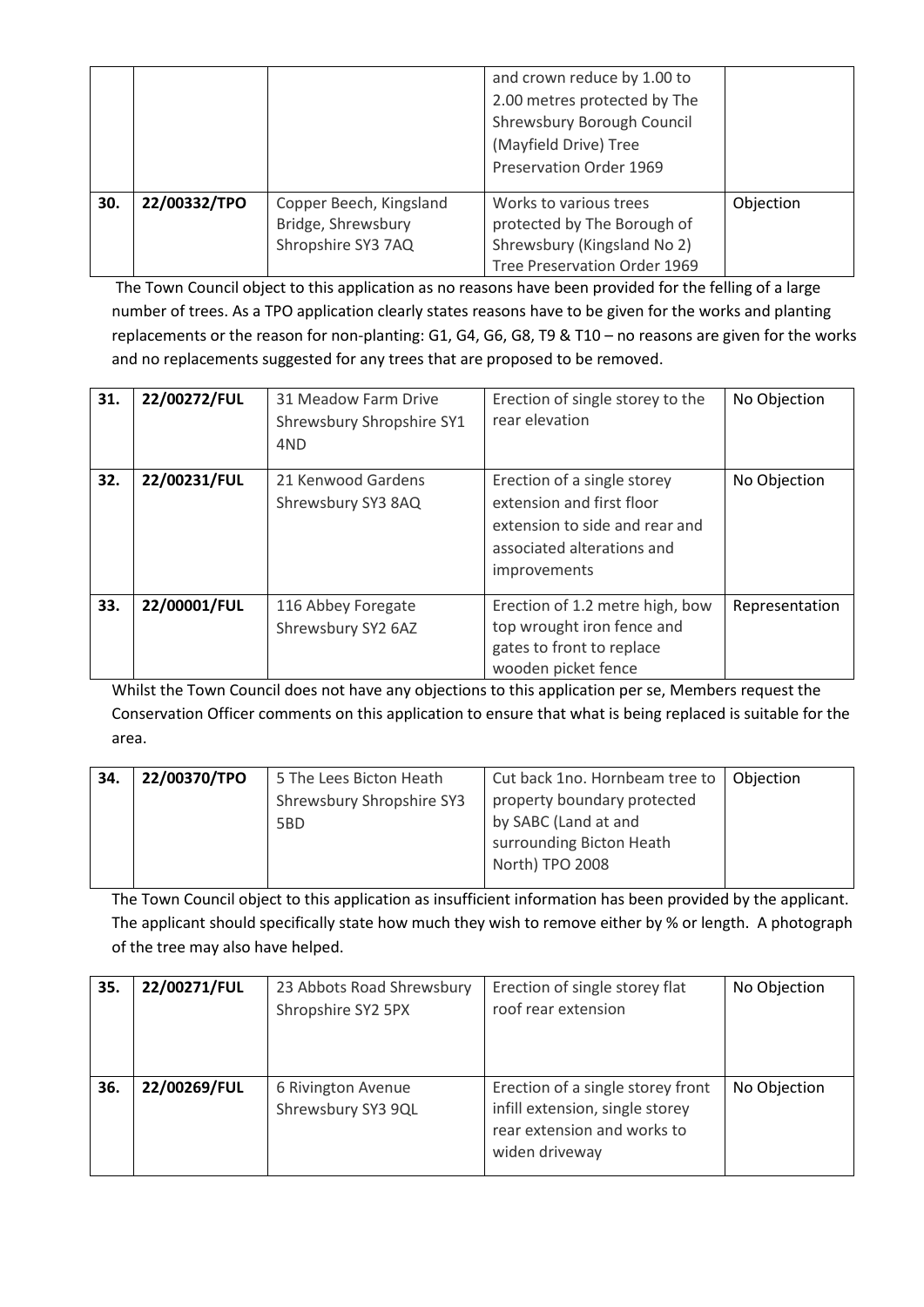| 37. | 22/00215/FUL | Shelton Oak Cottage<br>Shrewsbury Shropshire SY3<br>8BN | Erection of a detached garage<br>together with associated<br>landscaping works       | No Objection   |
|-----|--------------|---------------------------------------------------------|--------------------------------------------------------------------------------------|----------------|
| 38. | 22/00162/FUL | 17 Trinity Street Shrewsbury<br>SY3 7PF                 | Renovation and extension;<br>creation of a driveway to<br>provide off-street parking | Representation |

Whilst the Town Council does not have any objections to this application per se, Members believe this proposed application could cause potential Highways issues. Members respectfully request that SC Highways are consulted on this application to ensure no highway issues are caused to residents in this location.

| 39. | 22/00334/TCA | The Vicarage St Georges<br><b>Street Shrewsbury</b> | Various Tree works within<br><b>Shrewsbury Conservation Area</b> | Objection |
|-----|--------------|-----------------------------------------------------|------------------------------------------------------------------|-----------|
|     |              | Shropshire SY3 8QA                                  |                                                                  |           |

The Town Council object to this application and the felling of the Cherry Tree. No reasons have been provided for the felling of the tree located within the Conservation Area. No objections are raised for the proposed crown reduction works.

| 40. | 22/00360/TCA | 41 Porthill Road Shrewsbury<br>Shropshire SY3 8RN | Crown lift 1No Mature Beech<br>Tree to 3.6m above ground and<br>end weight reduction by 1.5-<br>2.0m within Shrewsbury<br><b>Conservation Area</b> | No Objection |
|-----|--------------|---------------------------------------------------|----------------------------------------------------------------------------------------------------------------------------------------------------|--------------|
| 41. | 22/00355/FUL | 63 St Julians Crescent<br>Shrewsbury SY1 1UD      | Erection of conservatory to side<br>elevation                                                                                                      | No Objection |

The Town Council raise no objections to this application and fully support the comments raised by the Shropshire Council Tree Officer.

| 42. | 22/00219/FUL | 4 Oakfield Road Shrewsbury | Erection of front extension to   | No Objection |
|-----|--------------|----------------------------|----------------------------------|--------------|
|     |              | SY3 8AA                    | enlarge hall, alterations to     |              |
|     |              |                            | existing conservatory at rear to |              |
|     |              |                            | form garden room including flat  |              |
|     |              |                            | roof and roof lantern,           |              |
|     |              |                            | alterations and improvements     |              |
|     |              |                            | including new ground floor       |              |
|     |              |                            | windows and doors to rear        |              |
|     |              |                            | elevation                        |              |
| 43. | 22/00211/FUL | 2 Curia Close Shrewsbury   | Erection of side extension to    | No Objection |
|     |              | SY <sub>2</sub> 5HN        | enlarge garage and form new      |              |
|     |              |                            | bedroom and en suite over and    |              |
|     |              |                            | associated works                 |              |
| 44. | 22/00203/FUL | <b>Montgomery Waters</b>   | Erection of new single storey    | No Objection |
|     |              | Meadow Oteley Road         | community building to facilitate |              |
|     |              | Shrewsbury Shropshire SY2  | <b>Shrewsbury Town Football</b>  |              |
|     |              | 6ST                        | Club's sport and learning centre |              |
|     |              |                            |                                  |              |